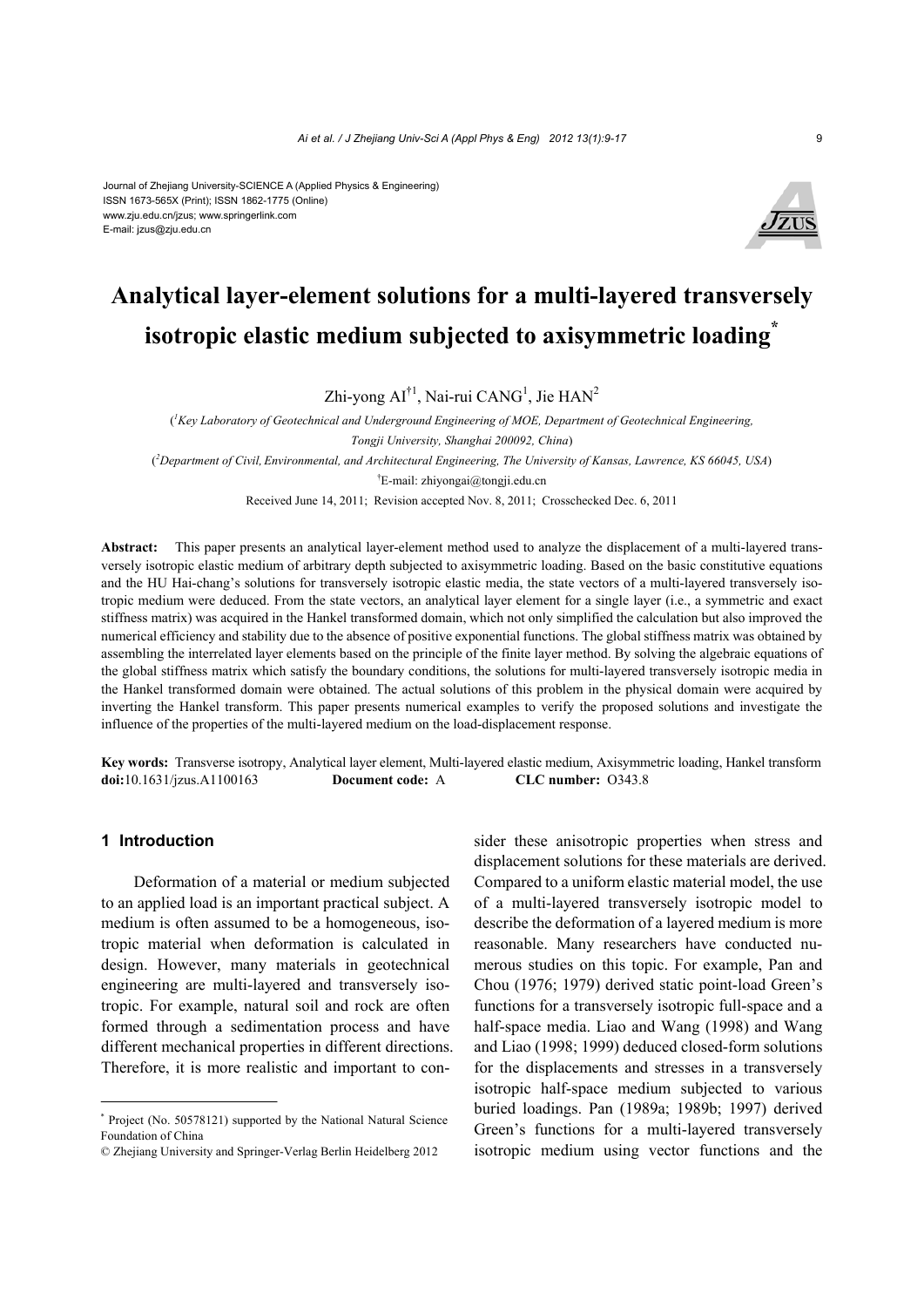propagator matrix method, and solved the deformation problem of a layered transversely isotropic elastic half-space medium under static surface loading. Yue (1995) and Yue *et al.* (2005) presented closedform solutions for transversely isotropic media under concentrated forces and rectangular loadings. Chen *et al.* (1998) deduced a transfer matrix solution for a layered transversely isotropic medium subjected to non-axisymmetric loading. Rahman and Newaz (2000) studied the surface displacement of a transversely isotropic half-space medium with a thin film coating under static surface loading. Yu (2001) presented analytical solutions for problems associated with a transversely isotropic half-space medium under different static loadings. Utilizing the generalized Stroh formalism and 2D Fourier transforms, Pan *et al.* (2001) and Yuan *et al.* (2003) obtained 3D layered Green's functions for a medium with each layer being generally anisotropic. Wang *et al.* (2003) presented solutions for displacements and stresses in a vertically point-loaded transversely isotropic half-space medium with Young's and shear moduli varying exponentially with depth. Wang *et al.* (2006) investigated displacements and stresses in an inhomogeneous cross-anisotropic half-space medium under a uniform vertical circular load. Ding *et al.* (2006) conducted a comprehensive and systematic analysis of transversely isotropic materials.

Recently, a new analytical layer-element method, which is numerically stable, was proposed by Ai *et al.* (2010) and Ai and Zeng (2011) to solve axisymmetric and non-axisymmetric Biot's consolidation problems of layered soil. The analytical layer element does not have positive exponential functions and is also symmetric; therefore, it can be used to not only simplify the calculation but also improve the numerical efficiency and stability. One of the main objectives of this paper was to extend the analytical layer-element method to analyze a multi-layered transversely isotropic elastic medium subjected to axisymmetric loading. Another objective was to present an alternative formulation for the development of the analytical and numerical techniques for a multi-layered transversely isotropic elastic medium. Based on the HU Hai-chang's solutions (Hu, 1953), the state vectors of multi-layered transversely isotropic elastic media were deduced in this study. From the state vectors, the analytical layer element of a single layer (i.e., a

symmetric and exact stiffness matrix) was first acquired in the Hankel transformed domain. The global stiffness matrix was then obtained by assembling the interrelated layer elements based on the principle of the finite layer method. Solving the algebraic equations of the global stiffness matrix by satisfying the boundary conditions resulted in the solutions of a multi-layered transversely isotropic elastic medium in the Hankel transformed domain. The actual solutions in the physical domain were acquired by taking the inversion of the Hankel transform. A numerical example available in the literature is presented to illustrate the correctness of the solutions obtained in this study. This paper also discusses the influence of the properties of the multi-layered medium on the load-displacement response.

#### **2 Basic equations**

The constitutive equations of a transversely isotropic medium can be expressed in terms of displacements in a cylindrical coordinate system as follows:

$$
\sigma_r(r,z) = c_{11} \frac{\partial u_r}{\partial r} + c_{12} \left( \frac{1}{r} \frac{\partial u_\theta}{\partial \theta} + \frac{u_r}{r} \right) + c_{13} \frac{\partial u_z}{\partial z}, \quad (1a)
$$

$$
\sigma_z(r,z) = c_{13} \frac{\partial u_r}{\partial r} + c_{13} \left( \frac{1}{r} \frac{\partial u_\theta}{\partial \theta} + \frac{u_\theta}{r} \right) + c_{33} \frac{\partial u_z}{\partial z}, \quad (1b)
$$

$$
\tau_{z\theta}(r,z) = c_{44} \left( \frac{\partial u_{\theta}}{\partial z} + \frac{1}{r} \frac{\partial u_z}{\partial \theta} \right), \tag{1c}
$$

$$
\tau_{zr}(r,z) = c_{44} \left( \frac{\partial u_r}{\partial z} + \frac{\partial u_z}{\partial r} \right),\tag{1d}
$$

where  $u_r$ ,  $u_\theta$ , and  $u_z$  are the displacement components in *r*,  $\theta$ , and *z* directions, respectively;  $\sigma_r$  and  $\sigma_z$  are the normal stress components in *r* and *z* directions, respectively;  $\tau_{z\theta}$  and  $\tau_{zr}$  are the shear stress components in the planes  $z\theta$  and  $z\theta$ , respectively;  $c_{ij}$  are elastic coefficients, and  $c_{11} = \lambda n (1 - n \mu_{\rm vh}^2), c_{12} = \lambda n (\mu_{\rm h} + n \mu_{\rm vh}^2)$ ,  $c_{13} = \lambda n \mu_{\text{vh}} (1 + \mu_{\text{h}}), \quad c_{33} = \lambda (1 - \mu_{\text{h}}^2), \quad c_{44} = G_v, \quad n = E_{\text{h}}/E_v,$  $\lambda = E_v / [(1 + \mu_h)(1 - \mu_h - 2n\mu_h^2)]$ , in which  $E_v$ ,  $E_h$ , and *G*v are Young's modulus in the vertical direction, Young's modulus in the horizontal direction, and shear modulus in planes normal to the plane of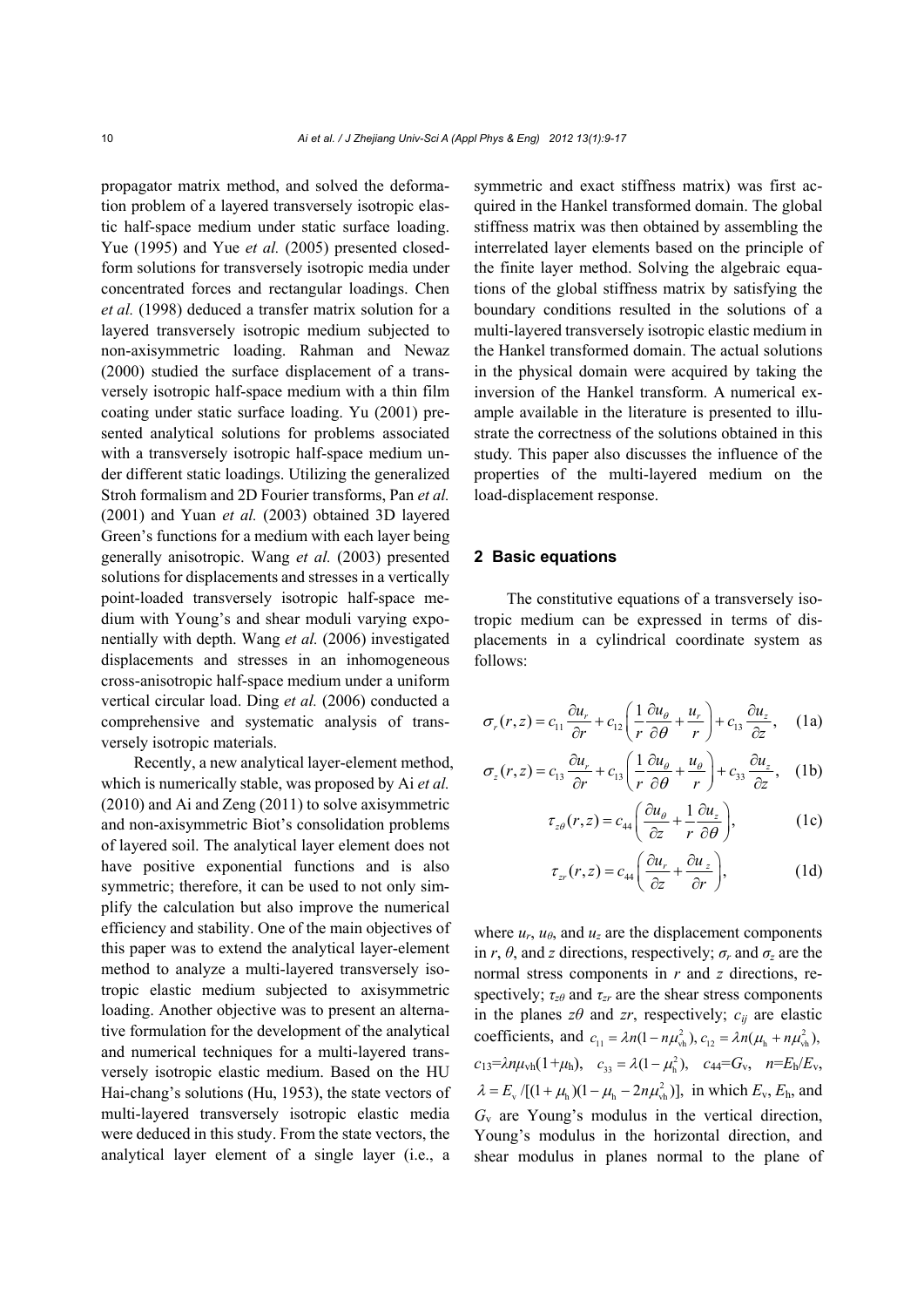transverse isotropy, respectively, and  $\mu$ <sub>h</sub> and  $\mu$ <sub>vh</sub> are Poisson's ratios characterizing the lateral strain response in the plane of transverse isotropy to a stress acting parallel and normally to the plane, respectively.

According to Hu (1953), on a transversely isotropic medium the following expressions are available:

$$
u_r(r,z) = -\frac{\partial^2 \psi}{\partial r \partial z},\tag{2a}
$$

$$
u_z(r,z) = \alpha \left( \frac{1}{r} \frac{\partial}{\partial r} r \frac{\partial \psi}{\partial r} + \frac{1}{r^2} \frac{\partial^2 \psi}{\partial \theta^2} \right) + \gamma \frac{\partial^2 \psi}{\partial z^2}, \quad (2b)
$$

where  $\alpha = c_{11}/(c_{13}+c_{44})$ ,  $\gamma = c_{44}/(c_{13}+c_{44})$ , and  $\psi$  is a stress function satisfying the following equation:

$$
\left(\frac{1}{r}\frac{\partial}{\partial r}r\frac{\partial}{\partial r}+\frac{1}{s_1^2}\frac{\partial^2}{\partial z^2}\right)\left(\frac{1}{r}\frac{\partial}{\partial r}r\frac{\partial}{\partial r}+\frac{1}{s_2^2}\frac{\partial^2}{\partial z^2}\right)\psi=0, \quad (3)
$$

where  $s_1^2$  and  $s_2^2$  are two roots of the following equation:

$$
c_{13}c_{44}s^4 - \left(c_{44}^2 + c_{11}c_{33} - (c_{13} + c_{44})^2\right)s^2 + c_{11}c_{44} = 0. \tag{4}
$$

## **3 Analytical layer-element for a single material layer**

Taking the Hankel transform (i.e., the first order) of Eqs. (1d) and (2a) with respect to  $\tau_{zr}$  and  $u_r$ , respectively, and the Hankel transform (i.e., the zero order) of Eqs. (1b) and (2b) with respect to  $\sigma_z$  and  $u_z$ , respectively (Sneddon, 1972) yields:

$$
\begin{cases}\n\overline{u}_r(\xi, z) = -\xi \frac{\partial \overline{\psi}}{\partial z}, \\
\overline{u}_z(\xi, z) = -\alpha \xi^2 \overline{\psi} + \gamma \frac{\partial^2 \overline{\psi}}{\partial z^2}, \\
\overline{\sigma}_z(\xi, z) = \xi c_{13} \overline{u}_r + c_{33} \frac{\partial \overline{u}_z}{\partial z}, \\
\overline{\tau}_{zr}(\xi, z) = c_{44} \left( \frac{\partial \overline{u}_r}{\partial z} - \xi \overline{u}_z \right),\n\end{cases}
$$
\n(5)

where the superscript bar denotes a Hankel transform, and *ξ* is the parameter of the Hankel transform corresponding to *r*.

Similarly, taking the Hankel transform (i.e., the zero order) of Eq. (3) yields the following characteristic equation:

$$
\left(-\xi^2 + \frac{1}{s_1^2}\lambda^2\right)\left(-\xi^2 + \frac{1}{s_2^2}\lambda^2\right) = 0,\tag{6}
$$

where *λ* denotes the characteristic value.

According to Eq. (6), there are two situations with different  $s_1^2$  and  $s_2^2$  values:

1. When  $s_1^2 \neq s_2^2$ ,  $\lambda = \pm s_1 \xi$ ,  $\pm s_2 \xi$ , and the stress function  $\psi$  in the transformed domain can be expressed as

$$
\overline{\psi}(\xi, z) = Ae^{-s_1\xi z} + Be^{s_1\xi z} + Ce^{-s_2\xi z} + De^{s_2\xi z}, \quad (7)
$$

where *A*, *B*, *C*, and *D* are four arbitrary constants. Substituting Eq. (7) into Eq. (5) yields:

$$
\overline{u}_{r}(\xi, z) = \xi^{2}(-s_{1}Ae^{-s_{1}\xi z} + s_{1}Be^{s_{1}\xi z} - s_{2}Ce^{-s_{2}\xi z} + s_{2}De^{s_{2}\xi z}),
$$
\n(8a)  
\n
$$
\overline{u}_{z}(\xi, z) = \xi^{2}((\gamma s_{1}^{2} - \alpha)Ae^{-s_{1}\xi z} + (\gamma s_{1}^{2} - \alpha)Be^{s_{1}\xi z} + (\gamma s_{2}^{2} - \alpha)De^{s_{2}\xi z}),
$$
\n(8b)  
\n
$$
+(\gamma s_{2}^{2} - \alpha)Ce^{-s_{2}\xi z} + (\gamma s_{2}^{2} - \alpha)De^{s_{2}\xi z}),
$$
\n(8b)  
\n
$$
\overline{\sigma}_{z}(\xi, z) = \xi^{3}\left\{s_{1}((\alpha - \gamma s_{1}^{2})c_{33} - c_{13})Ae^{-s_{1}\xi z} - s_{1}((\alpha - \gamma s_{1}^{2})c_{33} - c_{13})Be^{s_{1}\xi z} - s_{2}((\alpha - \gamma s_{2}^{2})c_{33} - c_{13})Ce^{-s_{2}\xi z}\right\},
$$
\n(8c)  
\n
$$
-s_{2}((\alpha - \gamma s_{2}^{2})c_{33} - c_{13})De^{s_{2}\xi z}\},
$$
\n(8c)  
\n
$$
\overline{\tau}_{z}(\xi, z)
$$
\n
$$
= \xi^{3}c_{44}\left\{(s_{1}^{2}(1 - \gamma) + \alpha)Ae^{-s_{1}\xi z} + (s_{1}^{2}(1 - \gamma) + \alpha)Be^{s_{1}\xi z} + (s_{2}^{2}(1 - \gamma) + \alpha)De^{s_{2}\xi z}\right\},
$$

Let

$$
\begin{cases} U_1 = \left[ \overline{u}_r(\xi,0), \overline{u}_z(\xi,0), \overline{u}_r(\xi,z), \overline{u}_z(\xi,z) \right]^T, \\ T_1 = \left[ -\overline{\tau}_r(\xi,0), -\overline{\sigma}_z(\xi,0), \overline{\tau}_r(\xi,z), \overline{\sigma}_z(\xi,z) \right]^T, \end{cases} \tag{9}
$$

where  $\overline{u}_r(\xi,0), \overline{u}_r(\xi,0), \overline{\tau}_{rr}(\xi,0)$ , and  $\overline{\sigma}_r(\xi,0)$  are the values of  $\overline{u}_r(\xi, z)$ ,  $\overline{u}_z(\xi, z)$ ,  $\overline{\tau}_{zr}(\xi, z)$ , and  $\overline{\sigma}_z(\xi, z)$ respectively, when  $z=0$ . Note that  $U_1$  and  $T_1$  are the state vectors composed of *A*, *B*, *C*, and *D*; therefore, they can be expressed as follows:

(8d)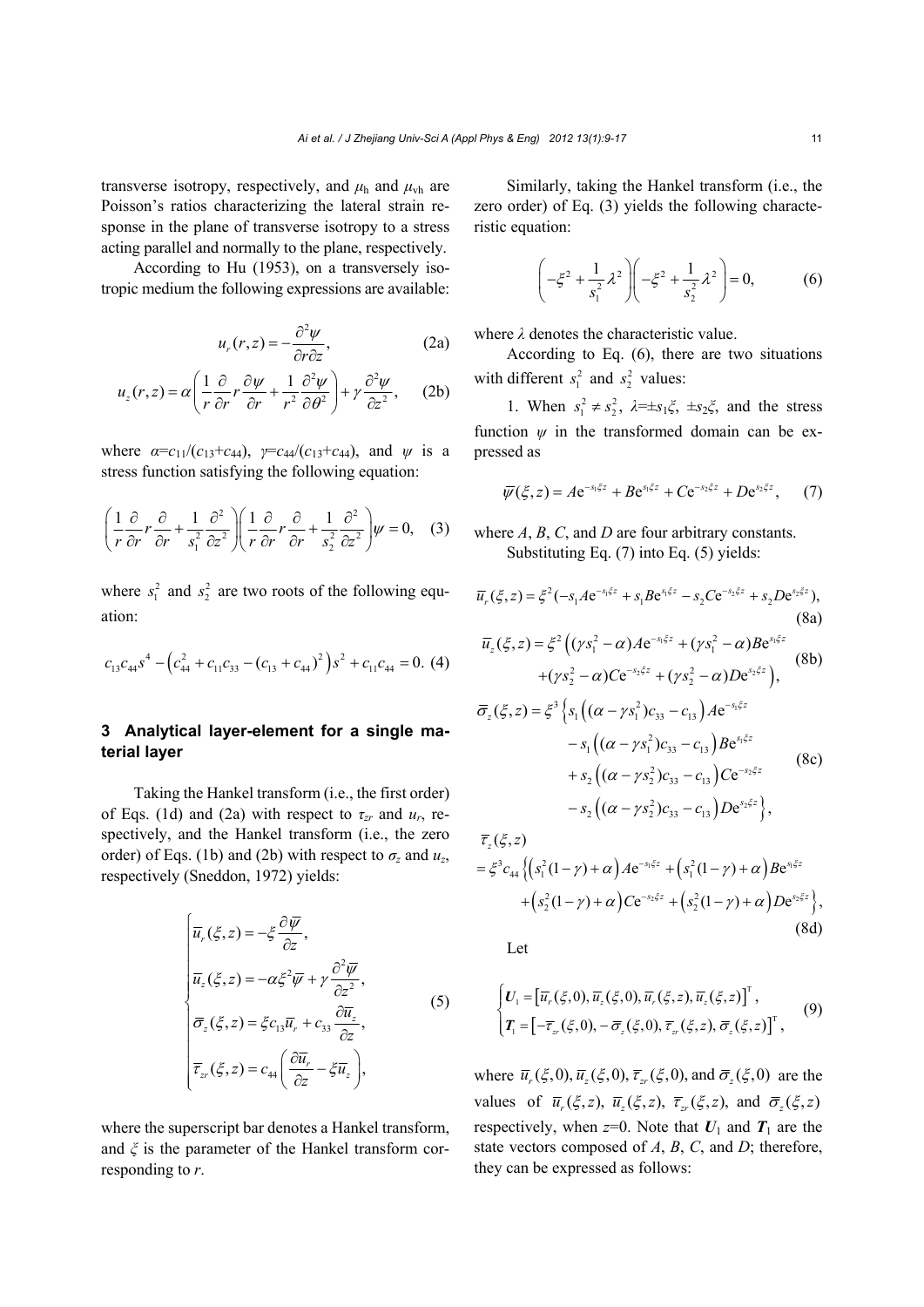$$
U_1 = M[A, B, C, D]^T, T_1 = N[A, B, C, D]^T, (10)
$$

$$
M = \begin{bmatrix} -s_1 & s_1 & -s_2 & s_2 \\ a_1 & a_1 & a_2 & a_2 \\ -s_1 e^{-s_1 z \xi} & s_1 e^{s_1 z \xi} & -s_2 e^{-s_2 z \xi} & s_2 e^{s_2 z \xi} \\ a_1 e^{-s_1 z \xi} & a_1 e^{s_1 z \xi} & a_2 e^{-s_2 z \xi} & a_2 e^{s_2 z \xi} \end{bmatrix}, (11a)
$$

$$
N = \begin{bmatrix} -a_3 & -a_3 & -a_4 & -a_4 \\ -a_5 & a_5 & -a_6 & a_6 \\ a_3 e^{-s_1 z \xi} & a_3 e^{s_1 z \xi} & a_4 e^{-s_2 z \xi} & a_4 e^{s_2 z \xi} \\ a_5 e^{-s_1 z \xi} & -a_5 e^{s_1 z \xi} & a_6 e^{-s_2 z \xi} & -a_6 e^{s_2 z \xi} \end{bmatrix}, (11b)
$$

where

$$
a_1 = \gamma s_1^2 - \alpha, \ \ a_2 = \gamma s_2^2 - \alpha, \ \ a_3 = \left( (1 - \gamma) s_1^2 + \alpha \right) \xi c_{44},
$$
\n
$$
a_4 = \left( (1 - \gamma) s_2^2 + \alpha \right) \xi c_{44}, \ a_5 = \left( (\alpha - \gamma s_1^2) c_{33} - c_{13} \right) \xi s_1,
$$
\nand 
$$
a_6 = \left( (\alpha - \gamma s_2^2) c_{33} - c_{13} \right) \xi s_2.
$$

From Eq. (10), the following expression can be obtained:

$$
T_1 = NM^{-1}U_1 = KU_1, \t(12)
$$

where  $K$  is an exact and symmetric matrix of order 4×4, which establishes the relationship between the displacements and the stresses of a single medium layer in the transformed domain (Fig. 1).

$$
0 \qquad \qquad \bar{u}_{r}(\xi,0) \ \bar{u}_{z}(\xi,0) \ \bar{\tau}_{x}(\xi,0) \ \bar{\delta}_{z}(\xi,0)
$$

A single layer

$$
Z \qquad \qquad \bar{u}_{r}(\xi, z) \ \bar{u}_{z}(\xi, z) \ \bar{\tau}_{x}(\xi, z) \ \bar{\delta}_{z}(\xi, z)
$$

### **Fig. 1 Stresses and displacements in a single medium layer with depth** *z*

The matrix  $\boldsymbol{K}$  has the characteristics of the analytical solution, so it is called the analytical layer element. Appendix shows that all the elements of the matrix have only negative exponential functions, which improve the numerical efficiency and stability.

2. When  $s_1^2 = s_2^2$ ,  $s_1 = s_2 = s$ ,  $\lambda = \pm s \xi$  (i.e., double root), and the stress function  $\psi$  in the transformed domain has the following expression:

$$
\overline{\psi}(\xi, z) = (A + Bz)e^{-s\xi z} + (C + Dz)e^{s\xi z}.
$$
 (13)

Substituting Eq. (13) into Eq. (5) yield:

$$
\overline{u}_r(\xi, z) = \xi \left( -s\xi A + (1 - s\xi z)B \right) e^{-s\xi z} \n+ \xi \left( s\xi C + (1 + s\xi z)D \right) e^{s\xi z},
$$
\n(14a)  
\n
$$
\overline{u}_r(\xi, z) = \left( (s\xi^2 - \alpha)\xi^2 A + (-2s\xi\xi + (ss^2 - \alpha)\xi^2 z)B \right) e^{-s\xi z}
$$

$$
\overline{u}_z(\xi, z) = ((\gamma s^2 - \alpha) \xi^2 A + (-2\gamma s \xi + (\gamma s^2 - \alpha) \xi^2 z) B) e^{-s \xi z} \n+ ((\gamma s^2 - \alpha) \xi^2 C + (2\gamma s \xi + (\gamma s^2 - \alpha) \xi^2 z) D) e^{s \xi z},
$$
\n(14b)

$$
\overline{\sigma}_{z}(\xi, z) = \xi^{2} \left\{ \left( (\alpha - \gamma s^{2}) c_{33} - c_{13} \right) s \xi A \right\} \n+ \left( \left( (3 \gamma s^{2} - \alpha) c_{33} + c_{13} \right) + \left( (\alpha - \gamma s^{2}) c_{33} - c_{13} \right) s \xi z \right) B \right\} e^{-s \xi z} \n+ \xi^{2} \left\{ \left( (\alpha - \gamma s^{2}) c_{33} - c_{13} \right) s \xi C \right. \n+ \left( \left( (3 \gamma s^{2} - \alpha) c_{33} + c_{13} \right) + \left( (\alpha - \gamma s^{2}) c_{33} - c_{13} \right) s \xi z \right) D \right\} e^{s \xi z}, \n\overline{\tau}_{z r}(\xi, z)
$$
\n(14c)

$$
\begin{split} \varepsilon_{zr}(\xi, z) &= \xi^2 c_{44} \left\{ \left[ \left( s^2 (1 - \gamma) + \alpha \right) A \xi \right. \\ &+ \left( \left( s^2 (1 - \gamma) + \alpha \right) \xi z - 2s (1 - \gamma) \right) B \right] e^{-s \xi z} \\ &+ \left[ \left( s^2 (1 - \gamma) + \alpha \right) C \xi \right. \\ &\left. + \left( \left( s^2 (1 - \gamma) + \alpha \right) \xi z + 2s (1 - \gamma) \right) D \right] e^{s \xi z} \right\}, \end{split} \tag{14d}
$$

Similarly, let

$$
\begin{cases}\nU_2 = [\overline{u}_r(\xi, 0), \overline{u}_z(\xi, 0), \overline{u}_r(\xi, z), \overline{u}_z(\xi, z)]^T, \\
T_2 = [-\overline{\tau}_{rr}(\xi, 0), -\overline{\sigma}_z(\xi, 0), \overline{\tau}_{rr}(\xi, z), \overline{\sigma}_z(\xi, z)]^T,\n\end{cases} (15)
$$

or

$$
\begin{cases} \boldsymbol{U}_2 = \boldsymbol{M} \begin{bmatrix} A, B, C, D \end{bmatrix}^\mathrm{T}, \\ \boldsymbol{T}_2 = \boldsymbol{N} \begin{bmatrix} A, B, C, D \end{bmatrix}^\mathrm{T}, \end{cases} \tag{16}
$$

$$
M = \begin{bmatrix} -s\xi & 1 & s\xi & 1 \\ a_1 & -2\gamma s & a_1 & 2\gamma s \\ -s\xi e^{-sz\xi} & a_2 e^{-sz\xi} & s\xi e^{sz\xi} & a_3 e^{sz\xi} \\ a_1 e^{-sz\xi} & a_4 e^{-sz\xi} & a_1 e^{sz\xi} & a_5 e^{sz\xi} \end{bmatrix}, (17a)
$$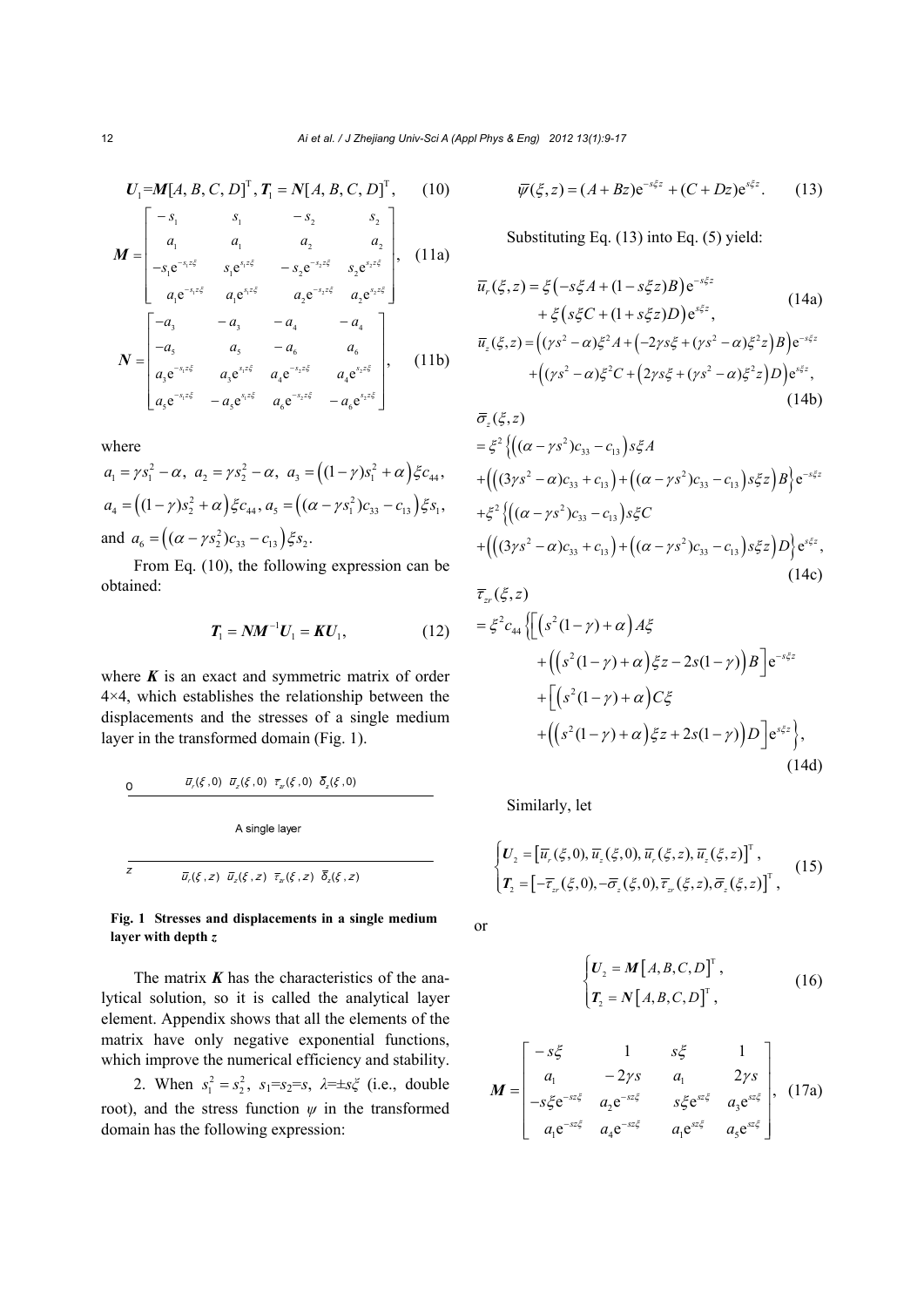$$
N = \begin{bmatrix} -a_6 & a_7 & -a_6 & -a_7 \ a_8 & -a_9 & -a_8 & -a_9 \ a_6 e^{-sz\xi} & a_{10} e^{-sz\xi} & a_6 e^{sz\xi} & a_{11} e^{sz\xi} \ -a_8 e^{-sz\xi} & a_{12} e^{-sz\xi} & a_8 e^{sz\xi} & a_{13} e^{sz\xi} \end{bmatrix}, (17b)
$$

where 
$$
a_1 = \gamma s^2 - \alpha
$$
,  $a_2 = 1 - sz\xi$ ,  $a_3 = 1 + s\xi z$ ,  
\n $a_4 = (\gamma s^2 - \alpha)\xi z - 2\gamma s$ ,  $a_5 = (\gamma s^2 - \alpha)\xi z + 2\gamma s$ ,  
\n $a_6 = \xi^2 c_{44} (s^2(1-\gamma) + \alpha)$ ,  $a_7 = 2s(1-\gamma)\xi c_{44}$ ,  
\n $a_8 = ((\gamma s^2 - \alpha)c_{33} + c_{13})\xi^2 s$ ,  
\n $a_9 = ((3\gamma s^2 - \alpha)c_{33} + c_{13})\xi$ ,  
\n $a_{10} = (((1-\gamma)s^2 + \alpha)\xi z - 2s(1-\gamma))\xi c_{44}$ ,  
\n $a_{11} = (((1-\gamma)s^2 + \alpha)\xi z + 2s(1-\gamma))\xi c_{44}$ ,  
\n $a_{12} = (((2\gamma s^2 + a_1)c_{33} + c_{13}) - (a_1c_{33} + c_{13})s\xi z)\xi$ , and  
\n $a_{13} = (((2\gamma s^2 + a_1)c_{33} + c_{13}) + (a_1c_{33} + c_{13})s\xi z)\xi$ .

The following equation can be obtained:

$$
T_2 = NM^{-1}U_2 = KU_2. \tag{18}
$$

Similarly, the elements of the matrix  $\boldsymbol{K}$  in Eq. (18) are provided in the Appendix.

## **4 Analytical layer-element solution for multilayered materials**

Fig. 2 shows an elastic medium divided into *n* layers according to the number of the natural layers and the calculation points. Let the thickness of the *i*th layer be  $h_i=H_i-H_{i-1}$ , in which  $H_i$  and  $H_{i-1}$  are the depths from the surface to the bottom and top of the *i*th layer, respectively. An axisymmetric loading  $p(r, H_j)$  is applied at the depth  $H_i$ . Obviously,  $j=0$ means that the loading is applied on the surface of the elastic medium.

It is assumed that the surface of the elastic medium is free and the bottom of the elastic medium is fixed, i.e.,

$$
\sigma_z(r,0) = \tau_{zr}(r,0) = 0, \qquad (19a)
$$

$$
u_r(r, H_n) = u_z(r, H_n) = 0.
$$
 (19b)



**Fig. 2 A multi-layered medium under a uniform vertical circular loading**

Applying Eq. (12) or (18) to each layer yields:

$$
T = K^{(i)}U,\t(20)
$$

where  $K^{(i)} = K(\xi, h_i)$  denotes the analytical layer element of the *i*th layer.

The global stiffness matrix of the multi-layered medium is assembled after considering the continuity conditions of the interfaces between the adjacent layers:



where  $[-\bar{T}(\xi, H_0), 0, ...0, \bar{T}(\xi, H_j), 0, ..., 0, \bar{T}(\xi, H_n)]^T$ is the external force vector in the transformed domain, and  $[\bar{U}(\xi, H_0), \bar{U}(\xi, H_1), ..., \bar{U}(\xi, H_n)]^T$  is the displacement vector at the interfaces in the transformed domain.

Combined with the boundary conditions in Eq. (19), the unknown variables  $[\overline{U}(\xi, H_0), \overline{U}(\xi, H_1)]$ ,  $\overline{U}(\xi, H_{n})$ <sup>T</sup> in the transformed domain can be acquired by solving Eq. (21). The real solutions can be obtained by taking the inversion of the Hankel transform of these variables.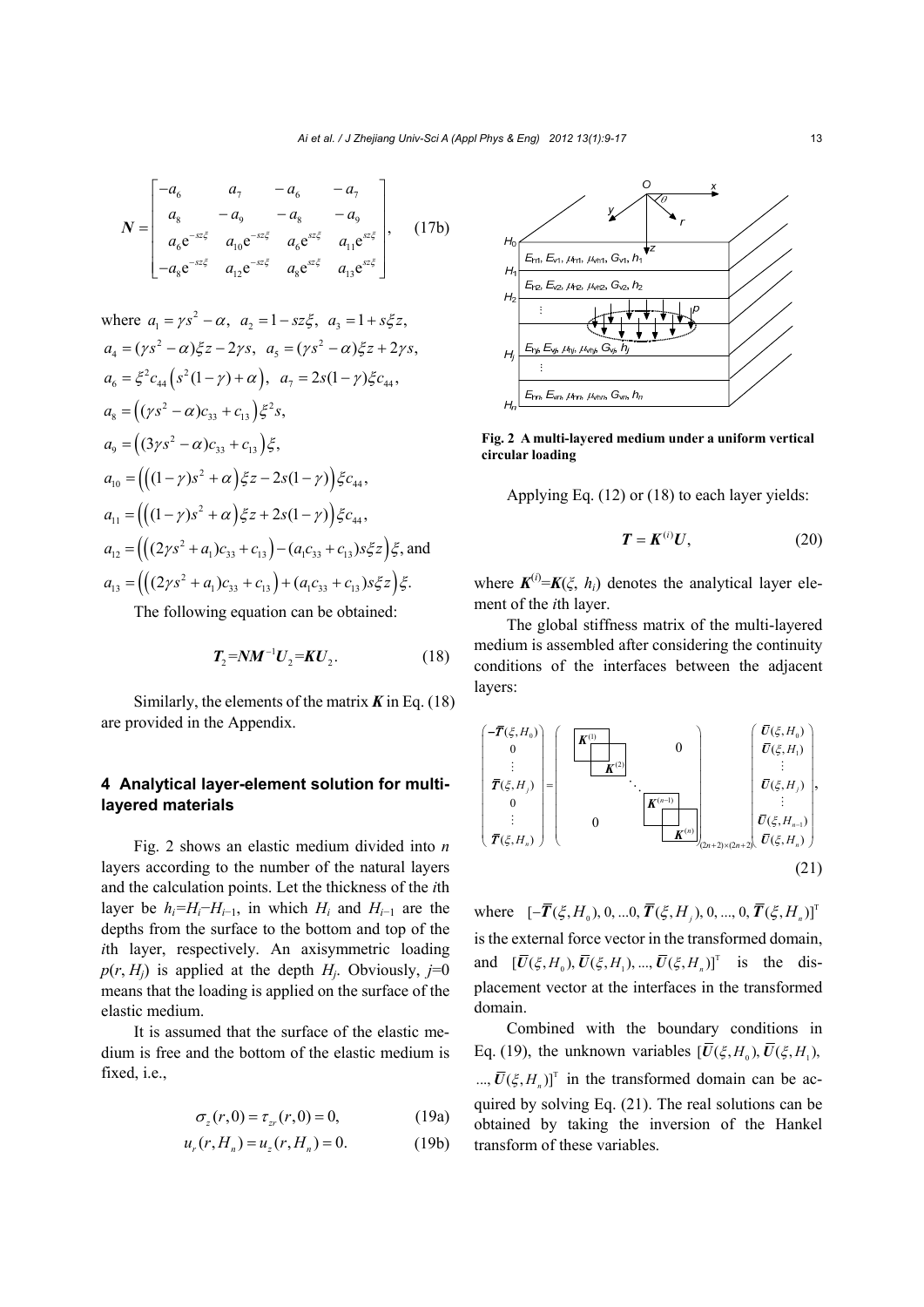#### **5 Numerical results and discussion**

To obtain the solutions in the actual domain, it is necessary to take the inversion of the Hankel transform of solutions derived in the preceding sections. In this study, the technique suggested by Ai *et al.* (2002) was adopted to achieve the inversion of the Hankel transform, and then a computer program based on the presented theory was developed to realize this process.

#### **5.1 Verification**

The accuracy of the derived solutions from this study was verified using data from a simple published problem. This problem involves a transversely isotropic elastic half-space medium subjected to a uniform vertical circular loading on the surface. The calculated results based on the derived solutions in this study are compared with those obtained by Wang *et al.* (2006). The results from these two studies are in good agreement (Fig. 3).



**Fig. 3 An elastic half-space medium under a uniform vertical circular loading**

#### **5.2 Examples of multi-layered media**

An example was considered in this study to evaluate the displacement response of a multi-layered medium under static loading. Fig. 4 shows the calculated vertical displacements in a multi-layered medium under uniform vertical circular loading based on the exact solution from this study and the approximate solution. The approximate solution used the average moduli of all the three layers including Young's moduli in vertical and horizontal directions and the shear modulus. The ratio of the thickness to the radius of the loading area was  $H_1:H_2:H_3: a=3:4:3:1$ . Young's moduli of all three layers in vertical and horizontal directions were:  $E_{\rm v1}$ =10 MPa,  $E_{\rm h1}$ =40 MPa, *E*v2=5 MPa, *E*h2=15 MPa, *E*v3=30 MPa, *E*h3=25 MPa, and the average moduli in vertical direction and horizontal direction were  $E_v^*=(E_{v1}+E_{v2}+E_{v3})/3$  and  $E_h^* = (E_{h1} + E_{h2} + E_{h3})/3$ , respectively. The shear modulus of each layer was  $G_v = G_v = G_v = 20 \text{ MPa}$  and the average shear modulus was  $G_v^* = (G_{v1} + G_{v2} + G_{v3})/3$ . Poisson's ratios of all layers in horizontal and vertical directions were  $\mu_{\text{h}i} = \mu_{\text{v}h} = 0.3$  (*i*=1, 2, 3), and their average Poisson's ratios in horizontal direction and vertical direction were  $\mu_h^* = (\mu_{h1} + \mu_{h2} + \mu_{h3})/3$  and  $\mu_{\text{vh}}^* = (\mu_{\text{vh1}} + \mu_{\text{vh2}} + \mu_{\text{vh3}})/3$ , respectively. The total thickness of the three-layered medium was *H*=*H*1+  $H_2 + H_3$ . The surface of the medium was assumed to be free while the bottom was fixed.



**Fig. 4 Vertical displacements in a three***-***layered medium under a uniform vertical circular loading**

Fig. 4 shows that the average approximate method was not very accurate as an exact solution to calculate the displacement of the multi-layered medium under a uniform vertical circular load.

To investigate the effect of the modulus ratio  $(n=E_h/E_v)$  in the horizontal to the vertical direction, four conditions listed in Table 1 were investigated and other parameters were kept the same as those used for the results in Fig. 4. Fig. 5 shows that the calculated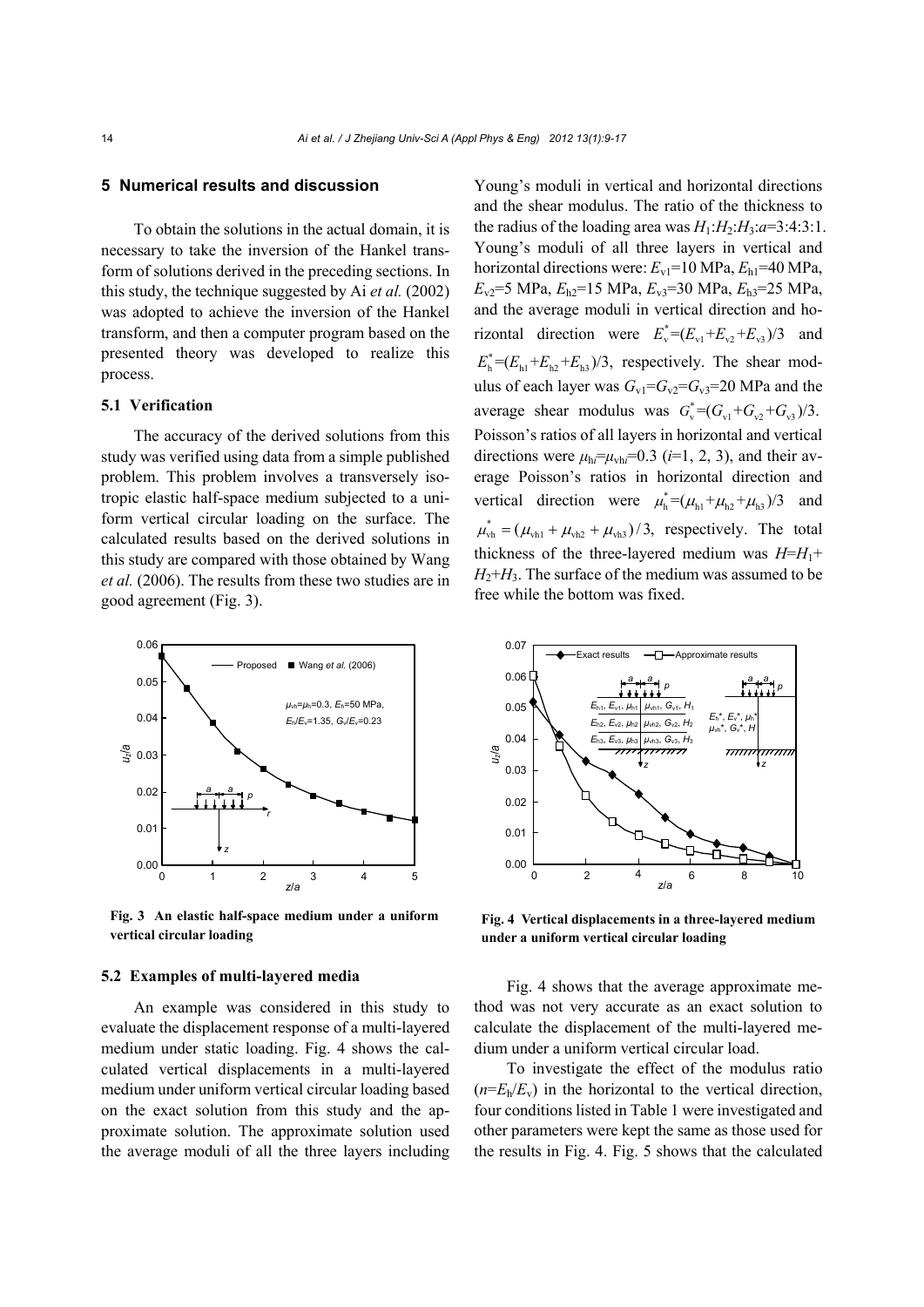vertical displacement on the surface varied with the condition, and that the properties of the surface layer had more effect on the vertical displacement than those of the other layers.

**Table 1 Modulus ratios of the three-layered medium**

|                | Layer 1,    |                | Layer 2, |                | Layer 3,                |             |
|----------------|-------------|----------------|----------|----------------|-------------------------|-------------|
| Condition      | $n=1.5$     |                | $n=2.0$  |                | $n=1.0$                 |             |
|                | $E_{\rm v}$ | E <sub>h</sub> | $E_{v}$  | E <sub>h</sub> | $E_{\rm v}$             | $E_{\rm h}$ |
|                | (MPa)       | (MPa)          |          |                | (MPa) (MPa) (MPa) (MPa) |             |
| 1              | 20          | 30             | 20       | 40             | 10                      | 10          |
| $\overline{c}$ | 20          | 30             | 30       | 60             | 10                      | 10          |
| 3              | 30          | 45             | 20       | 40             | 20                      | 20          |
| 4              | 30          | 45             | 20       | 40             | 10                      | 10          |



**Fig. 5 Vertical surface displacement at different modulus ratios**

To investigate the shear modulus effect, its value was varied as listed in Table 2 for three conditions. The elastic moduli of the three layers were selected as follows:  $E_{v1} = E_{v2} = E_{v3} = 10 \text{ MPa}, E_{h1} = E_{h2} = E_{h3} = 30 \text{ MPa},$ and the other parameters were kept the same as those used for Fig. 4. Fig. 6 shows that the shear modulus effect happened within the depth of twice the radius of the loading area.

**Table 2 Shear moduli of the three-layered medium**

| Condition | Layer 1        | Layer 2     | Layer 3        |  |
|-----------|----------------|-------------|----------------|--|
|           | $G_{v1}$ (MPa) | $G_v$ (MPa) | $G_{v3}$ (MPa) |  |
|           | 10             | 10          | 10             |  |
|           | 20             | 10          | 10             |  |
|           | 10             | 20          | 30             |  |



**Fig. 6 Vertical surface displacement at different shear moduli**

## **6 Conclusions**

In this study, the stress functions were substituted into the basic equilibrium equations for a transversely isotropic elastic medium. The analytical layer element for a single layer was obtained by a Hankel transform. After considering the continuity conditions between adjacent layers and the boundary conditions of the layered medium, a global stiffness matrix was acquired by assembling the interrelated layer elements. The unknown displacement variables in the transformed domain were determined by solving the global stiffness matrix equation. The real solutions were obtained by taking the inversion of the Hankel transform of these variables. The analytical layer element presented in this paper had no positive exponential function and was symmetric; therefore, it simplified the calculations and improved the numerical efficiency and stability. A numerical example available in the literature was used to verify the accuracy of the derived solutions. The numerical analysis of the multi-layered transversely isotropic elastic medium subjected to uniform vertical circular loading showed that the elastic modulus and shear modulus of the layers had an obvious effect on the vertical surface displacement of the multi-layered medium.

### **References**

Ai, Z.Y., Zeng, W.Z., 2011. Analytical layer-element method for non-axisymmetric consolidation of multilayered soils. *International Journal for Numerical and Analytical Methods in Geomechanics*, in press. [doi:10.1002/nag.1000]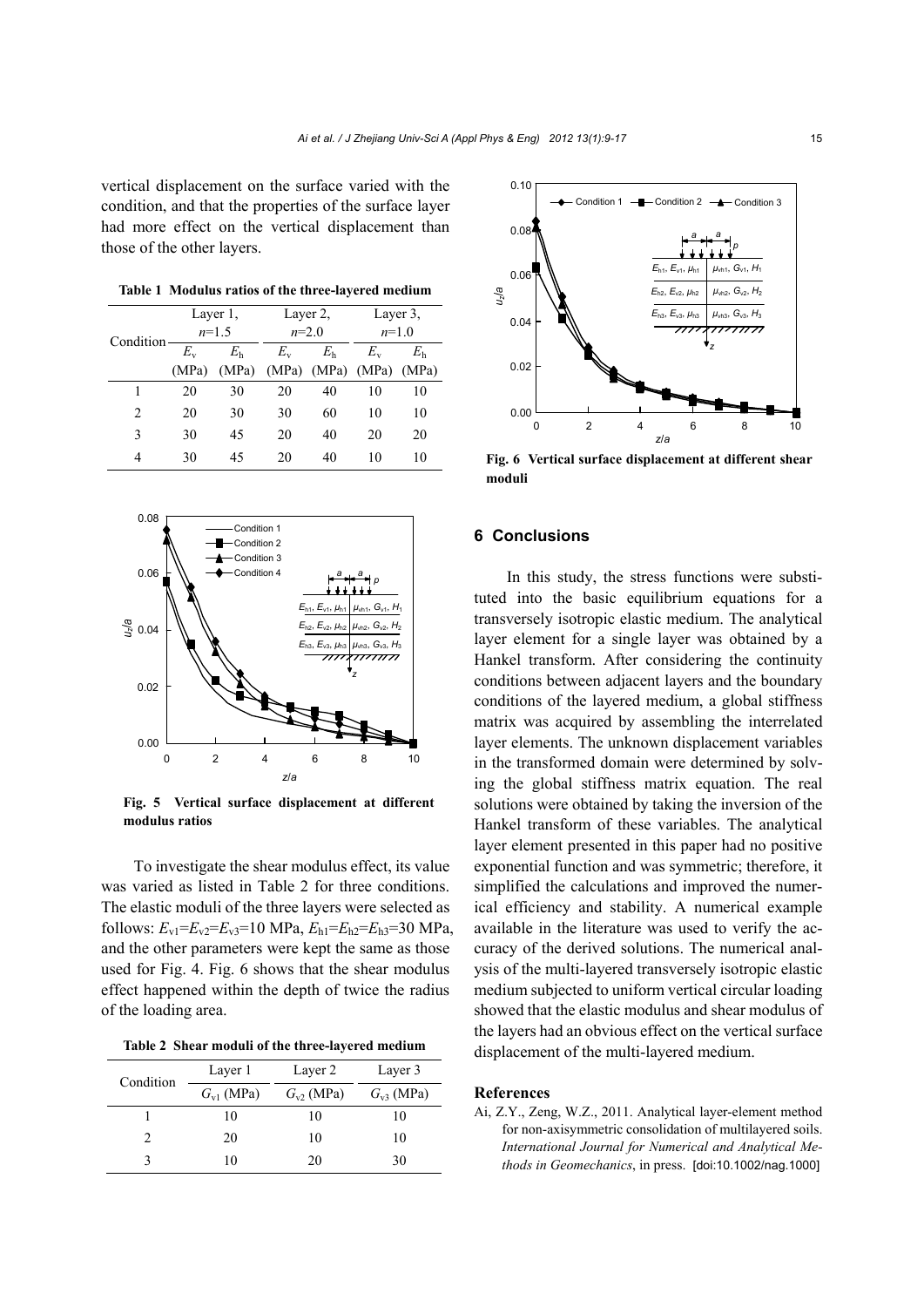- Ai, Z.Y., Yue, Z.Q., Tham, L.G., Yang, M., 2002. Extended Sneddon and Muki solutions for multilayered elastic materials. *International Journal of Engineering Science*, **40**(13):1453-1483. [doi:10.1016/S0020-7225(02)00022-8]
- Ai, Z.Y., Cheng, Y.C., Zeng, W.Z., 2010. Analytical layerelement solution to axisymmetric consolidation of multilayered soils. *Computers and Geotechnics*, **38**(2):227- 232. [doi:10.1016/j.compgeo.2010.11.011]
- Chen, G.J., Zhao, X.H., Yu, L., 1998. Transferring matrix method for solutions of non-axisymmetric load applied to layered cross-anisotropic elastic body. *Chinese Journal of Geotechnical Engineering*, **26**(5):522-527 (in Chinese).
- Ding, H., Chen, W., Zhang, L., 2006. Elasticity of Transversely Isotropic Materials. Springer, the Netherlands.
- Hu, H.C., 1953. On the three-dimensional problems of the theory of elasticity of a transversely isotropic body. *Acta Physica Sinica*, **9**(2):130-147 (in Chinese).
- Liao, J.J., Wang, C.D., 1998. Elastic solutions for a transversely isotropic half-space subjected a point load. *International Journal for Numerical and Analytical Methods in Geomechanics*, **22**(6):425-447. [doi:10.1002/ (SICI)1096-9853(199806)22:6<425::AID-NAG925>3.0.CO: 2-H]
- Pan, E., 1989a. Static response of a transversely isotropic and layered half-space to general surface loads. *Physics of the Earth and Planetary Interiors*, **54**(3-4):353-363. [doi:10. 1016/0031-9201(89)90252-5]
- Pan, E., 1989b. Static response of a transversely isotropic and layered half-space to general dislocation sources. *Physics of the Earth and Planetary Interiors*, **58**(2-3):103-117. [doi:10.1016/0031-9201(89)90046-0]
- Pan, E., 1997. Static Green's functions in multilayered halfspaces. *Applied Mathematical Modelling*, **21**(8):509-521. [doi:10.1016/S0307-904X(97)00053-X]
- Pan, E., Yang, B., Cai, X., Yuan, F.G., 2001. Stress analyses around holes in composite laminates using boundary element method. *Engineering Analysis with Boundary Elements*, **25**(1):31-40. [doi:10.1016/S0955-7997(00) 00066-7]
- Pan, Y.C., Chou, T.W., 1976. Point force solution for an infinite transversely isotropic solid. *Journal of Applied Mechanics*, **43**(4):608-612. [doi:10.1115/1.3423941]
- Pan, Y.C., Chou, T.W., 1979. Green's function solutions for semi-infinite transversely isotropic materials. *International Journal of Engineering Science*, **17**(5):545-551. [doi:10.1016/0020-7225(79)90124-1]
- Rahman, M., Newaz, G., 2000. Boussinesq type solution for a transversely isotropic half-space coated with a thin film. *International Journal of Engineering Science*, **38**(7): 807-822. [doi:10.1016/S0020-7225(99)00052-X]
- Sneddon, I.N., 1972. The Use of Integral Transform. McGraw-Hill, New York.
- Wang, C.D., Liao, J.J., 1998. Stress influence chart for transversely isotropic rocks. *International Journal of Rock Mechanics and Mining Sciences*, **35**(6):771-785. [doi:10. 1016/S0148-9062(98)00015-1]
- Wang, C.D., Liao, J.J., 1999. Elastic solutions for a transversely isotropic half-space subjected buried axisymmetric loads. *International Journal for Numerical and Analytical Methods in Geomechanics*, **23**(2):115-139. [doi:10. 1002/(SICI)1096-9853(199902)23:2<115::AID-NAG961>3.  $0$  $CO:2-A$ ]
- Wang, C.D., Tzeng, C.S., Pan, E., Liao, J.J., 2003. Displacements and stresses due to a vertical point load in an inhomogeneous transversely isotropic half-space. *International Journal of Rock Mechanics and Mining Sciences*, **40**(5):667-685. [doi:10.1016/S1365-1609(03)00058-3]
- Wang, C.D., Pan, E., Tzeng, C.S., Han, F., Liao, J.J., 2006. Displacements and stresses due to a uniform vertical circular load in an inhomogeneous cross-anisotropic halfspace. *International Journal of Geomechanics*, **6**(1):1-10. [doi:10.1061/(ASCE)1532-3641(2006)6:1(1)]
- Yu, H.Y., 2001. A concise treatment of indentation problems in transversely isotropic half-space. *International Journal of Solids and Structures*, **38**(10-13):2213-2232. [doi:10. 1016/S0020-7683(00)00163-3]
- Yuan, F.G., Yang, S., Yang, B., 2003. Three-dimensional Green's functions for composite laminates. *International Journal of Solids and Structures*, **40**(2):331-342. [doi:10. 1016/S0020-7683(02)00545-0]
- Yue, Z.Q., 1995. Elastic fields in two joined transversely isotropic solids due to concentrated forces. *International Journal of Engineering Science*, **33**(3):351-369. [doi:10. 1016/0020-7225(94)00063-P]
- Yue, Z.Q., Xiao, H.T., Tham, L.G., Lee, C.F., Yin, J.H., 2005. Stresses and displacements of a transversely istropic elastic half-space due to rectangular loadings. *Engineering Analysis with Boundary Elements*, **29**(6):647-671. [doi:10.1016/j.enganabound.2005.01.015]

## **Appendix: Elements of** *K* **(a symmetric matrix)**

1. When  $s_1^2 \neq s_2^2$ :

$$
k_{11} = \alpha \xi c_{44} (s_1^2 - s_2^2) (A_2 A_3 s_2 A_5 - A_1 A_4 s_1 A_6) / B,
$$
  
\n
$$
k_{12} = (((A_7 - A_8)^2 + (A_7 A_8 - 1)^2) A_{10} + A_3 A_4 A_9) \xi c_{44} / B,
$$
  
\n
$$
k_{13} = -2\alpha \xi c_{44} (s_1^2 - s_2^2) (A_8 A_3 s_2 A_5 - A_7 A_4 s_1 A_6) / B,
$$
  
\n
$$
k_{14} = 2\alpha \xi c_{44} s_1 s_2 (s_1^2 - s_2^2) (A_7 A_8 - 1) (A_7 - A_8) / B,
$$
  
\n
$$
k_{21} = k_{12},
$$
  
\n
$$
k_{22} = \xi \gamma c_{33} s_1 s_2 (s_1^2 - s_2^2) (A_1 A_4 s_2 A_5 - A_3 A_2 s_1 A_6) / B,
$$
  
\n
$$
k_{23} = -k_{14},
$$
  
\n
$$
k_{24} = 2\gamma \xi c_{44} s_1 s_2 (s_1^2 - s_2^2) (A_7 A_4 s_2 A_5 - A_8 A_3 s_1 A_6) / B,
$$
  
\n
$$
k_{31} = k_{13}, k_{32} = k_{23}, k_{33} = k_{11}, k_{34} = -k_{12},
$$
  
\n
$$
k_{41} = k_{14}, k_{42} = k_{24}, k_{43} = k_{34}, k_{44} = k_{22},
$$